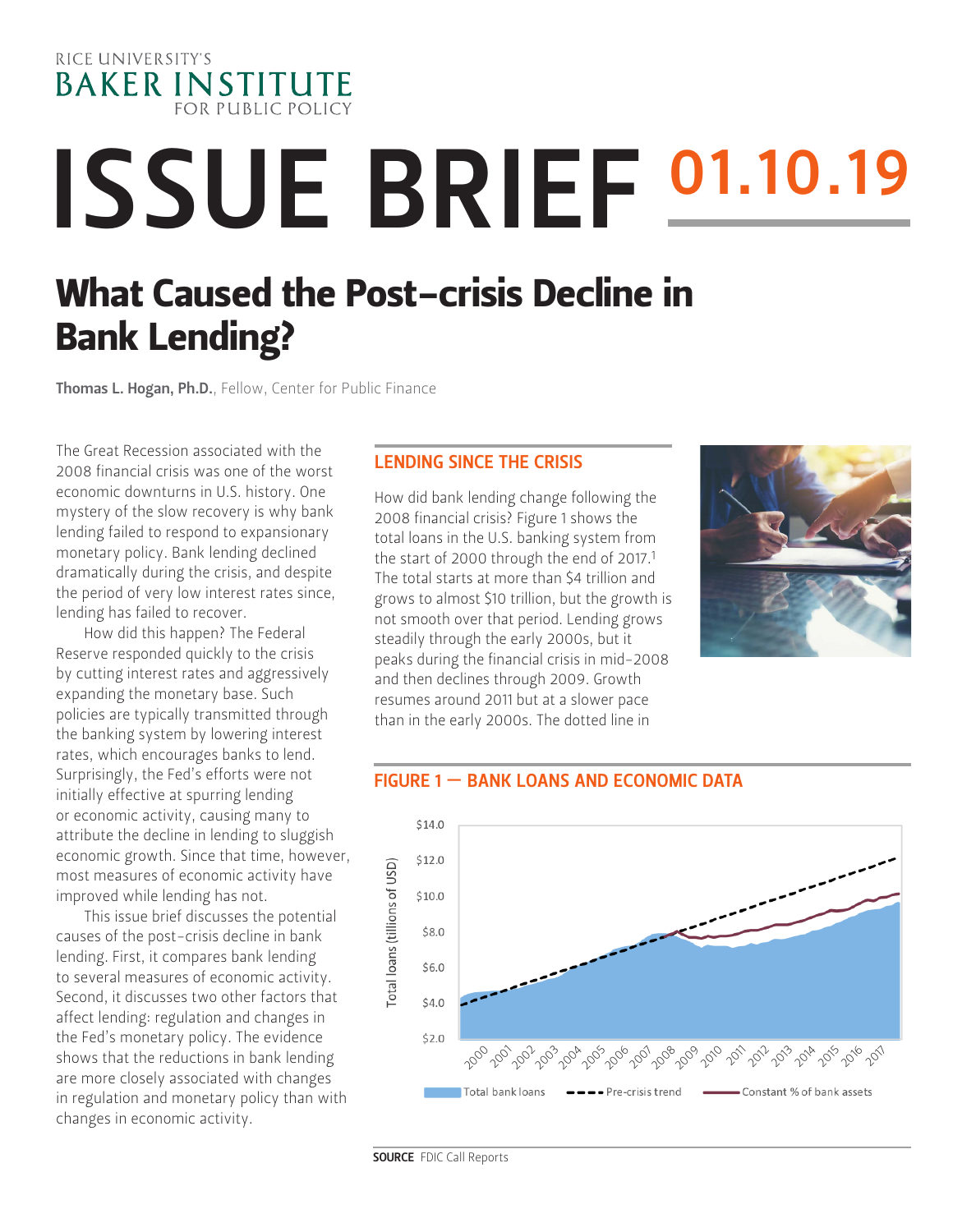## Banks appear to have permanently decreased lending relative to their other activities.

Loans have been persistently low since the financial crisis despite high demand for loans during this period.

Figure 1 shows the trend from 2000 to 2008 projected out through the rest of the period. Had lending continued at this rate, total loans would have exceeded \$12 trillion by 2017.

Of course, some amount of decline should be expected following the 2008 financial crisis. The public's trust in banks was shaken, which could have slowed the growth rate of bank deposits. In addition, falling housing prices might have caused the values of banks' mortgage assets to decline. These effects, however, seem to be fairly minor since banks' assets have grown consistently since the crisis, as have deposits.

Instead, banks appear to have permanently decreased lending relative to their other activities. The solid line in Figure 1 estimates what the total quantity of loans would have been if banks had maintained the same amount of loans as a percentage of assets that they had at the peak of the financial crisis in September 2008. This estimate remains above the actual amount of loans through the rest of the period. Thus, the important puzzle is not simply why the total value of loans has declined, but rather why loans have declined as a percentage of bank assets.

### BANK LENDING AND ECONOMIC **ACTIVITY**

The simplest potential explanation for the decline in bank loans is that lending is down because all economic activity is down. Economic growth and employment were low following the crisis and have only recently rebounded to their long-run rates. These factors could indicate that low rates of lending were due to a lack of loan demand.

Figure 2 compares bank lending to four measures of economic activity as potential indicators of loan demand. The dark area in each subfigure shows bank loans as a percentage of total bank assets. Prior to the crisis, loans averaged 59.9% of total assets, but the percentage fell from 59.1% in June 2008 to 51.7% by September 2011. Lending began to recover in 2015, reaching 54.7% of bank assets by the end of 2017.

The most common measure of economic activity is the growth rate of gross domestic product (GDP), the total value of new goods and services produced in the economy in a given period. Figure 2a overlays the percentage of loans with the annualized rates of real GDP growth in each quarter. Like loans, GDP growth fell strongly in late 2008 and early 2009. Unlike the percentage of loans, however, the GDP growth rate rebounded quickly in 2010 and remained mostly positive through the rest of the period.

Figure 2b shows the percentage of loans compared to U.S. job growth, commonly measured as the net increase in nonfarm payrolls.2 As with loans and GDP growth, the solid line representing job growth falls dramatically in 2007 and 2008, but it rebounds quickly and remains high through 2017, while the percentage of loans remains low. Although changes in employment and GDP growth do correspond to declines in lending during the financial crisis, they do not explain why loans have remained persistently low ever since.

While changes in employment and GDP growth might be proxies for loan demand, Figure 2c shows a survey of loan demand administered by the Fed Board of Governors. Bank managers were asked whether recent demand for loans has been higher or lower than normal. The solid line in Figure 2c represents the net percentage reporting high loan demand in each quarter.3 Dashed lines represent the trends before and after the financial crisis. The survey shows that loan demand was low from 2004 to 2008 but then rebounded in 2009 and 2010 and has remained mostly positive since. Thus, bank loans have been persistently low since the financial crisis despite high demand for loans during this period.

Another reason banks might have reduced lending is that they may have been uncertain about the future. Even if the demand for loans was high, bank managers may have feared another economic downturn or shock to the financial system. The Treasury-Eurodollar (TED) spread shown in Figure 2d is a common measure of uncertainty.4 High uncertainty in 2007 and 2008 corresponds to declines in lending, but uncertainty falls thereafter, while loan percentages remain depressed.5 As with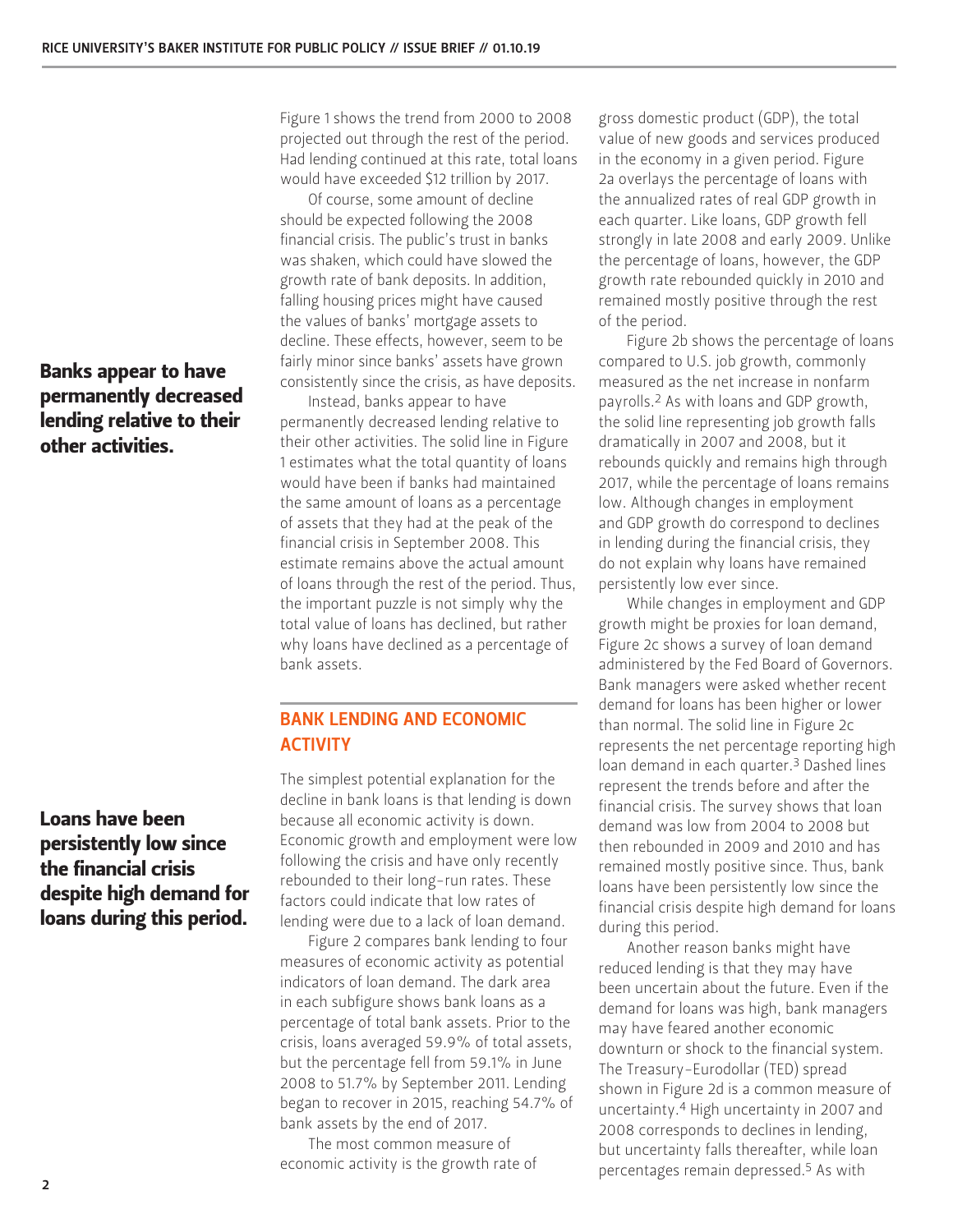

#### FIGURE 2 — BANK LOANS AND ECONOMIC DATA

SOURCE FDIC Call Reports, Bureau of Economic Analysis, Bureau of Labor Statistics, Federal Reserve Board of Governors, Federal Reserve Bank of St. Louis

loan demand, uncertainty does not appear to explain the low levels of bank lending since the financial crisis.

#### BANK REGULATION

In response to the financial crisis of 2008, Congress passed the Dodd-Frank Wall Street Reform and Consumer Protection Act of 2010, described by the U.S. Department of the Treasury as "the most comprehensive set of reforms to our financial system since the Great Depression."6 At more than 2,000 pages and 360,000 words, Patrick McLaughlin and Oliver Sherouse state that the Dodd-Frank Act "may be the biggest law ever."7

How have regulations pursuant to the Dodd-Frank Act affected the banking system? Regulators argue that the new

rules have made the financial system safer, 8 but academic studies find the evidence is mixed.9 Several studies find that increases in regulation actually increase banks' risktaking activities since complex regulations make it easier for banks to find loopholes and avoid compliance.10

Whatever the effects on financial risk, such a massive expansion of restrictions on banking activities might naturally be expected to have negative effects on lending. Figure 3 compares bank lending to the regulations on U.S. banks. As an approximation for the number of regulations, the solid line represents the number of pages in the Code of Federal Regulations (CFR) Title 12 on Banks and Banking from 2000 to the end of 2017.11 Regulations increase mildly up to 2011 and subsequently shoot up dramatically from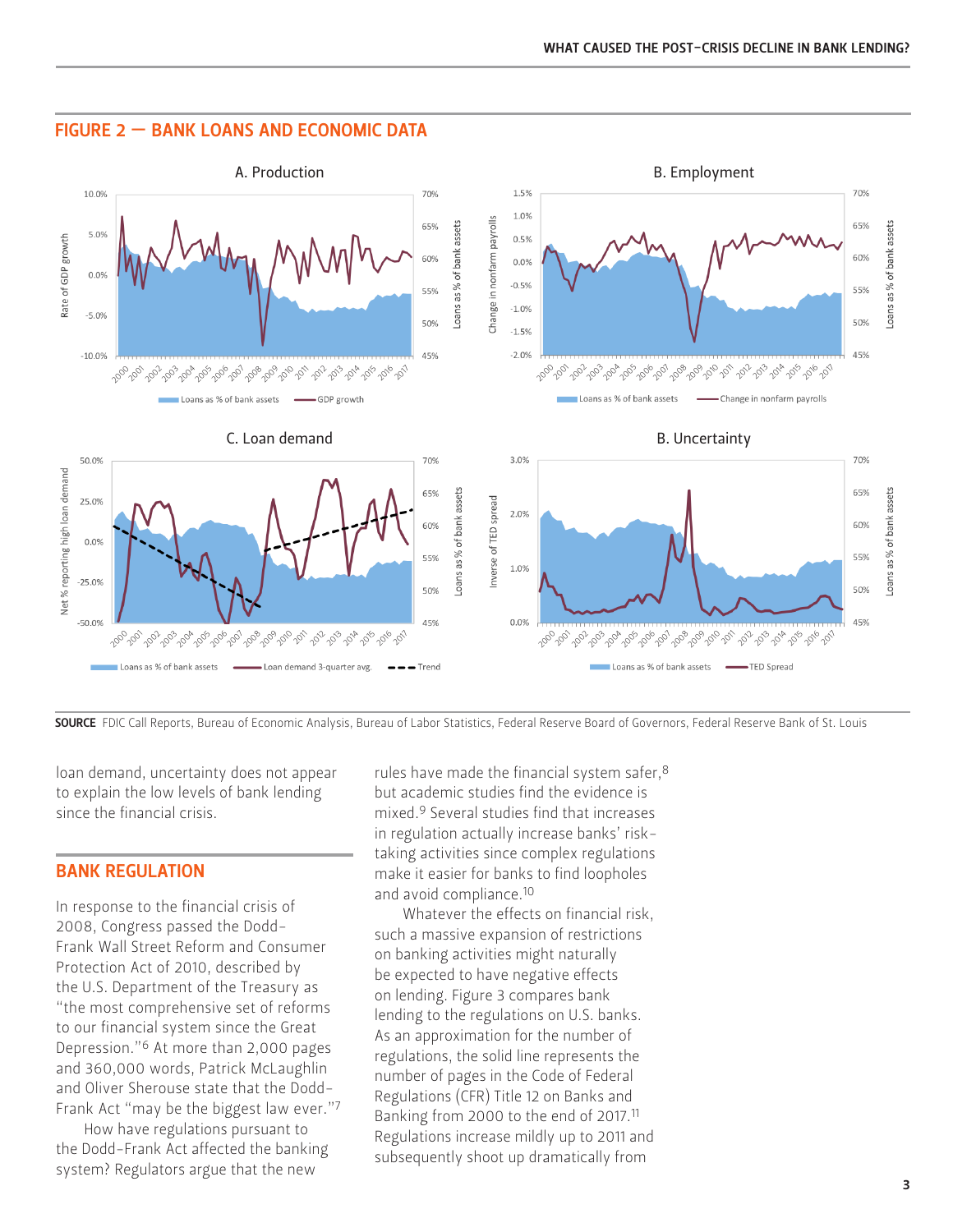

#### FIGURE 3 — BANK LOANS AND BANKING REGULATIONS

**SOURCE** FDIC Call Reports, Code of Federal Regulations



#### FIGURE 4 — BANK LOANS AND EXCESS RESERVES

SOURCE FDIC Call Reports

2012 to 2014 before leveling off through 2017. Thus, regulations and bank loans show similar but inverse patterns: as regulations increased, lending declined.12

Several studies find evidence of the negative effects of Dodd-Frank regulations on the banking system.13 However, the decline in lending appears to precede the large increases in regulations. Perhaps the decline in bank lending was due to some combination of economic decline causing

lending to fall and new regulations that kept it low. Alternatively, the decline might be more closely associated with other factors, such as changes in monetary policy.

#### THE FED'S NEW MONETARY POLICY

The financial crisis was also accompanied by institutional changes in the way the Fed conducts monetary policy. The most significant change was the move to an interest rate floor system in which the Fed pays interest to banks on the amount of reserves that they hold. This is perhaps the biggest change ever made to the Fed's monetary policy toolkit, and its effects on lending are not yet well understood.<sup>14</sup>

While the payment of interest on required reserves is uncontroversial, the effect of interest on excess reserves (IOER) is a topic of serious debate since excess reserves might instead be used for loans or other investments.15 For example, Norbert Michel and George Selgin characterizes this policy as "paying banks not to lend,"16 while Todd Keister argues that reserves "are not displacing other assets […], like loans to businesses or consumers."17

Figure 4 shows total loans and excess reserves as percentages of total bank assets. The decline in loans in 2009 is almost fully offset by an increase in excess reserves. The total of loans and excess reserves since the financial crisis is very close to the pre-crisis average of 59.9%. Higher excess reserve holdings are associated with lower bank loans, contradicting the notion that these assets are unrelated.

Furthermore, the post-crisis declines in bank lending are more closely associated with excess reserves than with regulations or economic activity. Table 1 shows the correlation of regulations, excess reserves, and the previously discussed measures of economic activity to the percentage of bank loans since the financial crisis. None of the economic variables seem to be important drivers of lending during this period. High GDP growth, employment, and loan demand should all be positively correlated with bank loans, while uncertainty should have negative a correlation. None of these appear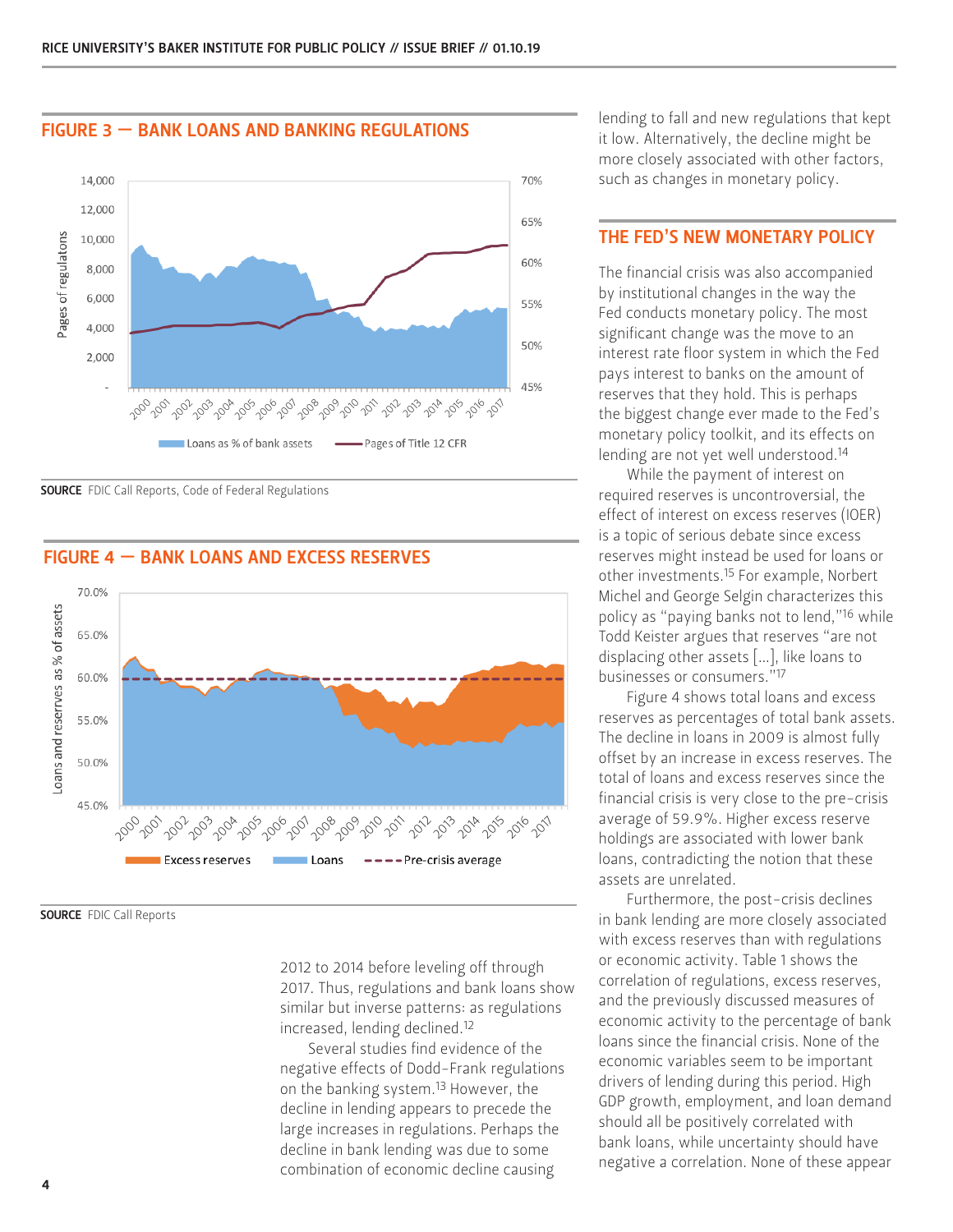to be the case. In contrast, loans and excess reserves show a strong inverse correlation of -53.7%. Regulations are also negatively correlated to loans at -46.4%. This seems to indicate that while economic growth resumed after the crisis, lending did not improve due to increases in regulations and growth in banks' excess reserves.

Despite its importance, there are few studies of the real-world effects of the Fed's IOER policy. Huberto Ennis and Alexander Wolman find little evidence of a relationship between lending and reserves, while Joshua Hendrickson finds that "interest on reserves likely reduced the effectiveness of monetary policy."20 Research by both George Selgin and David Beckworth finds that IOER has had substantially negative effects on bank lending.21 More research is needed on this vital yet understudied topic.

#### **CONCLUSIONS**

Recovery from the Great Recession was much slower than expected, possibly due to the lack of bank lending. After the financial crisis of 2008, bank lending declined not only in absolute terms but also as a percentage of bank assets. While it might be expected that reductions in lending were associated with the sluggish economy, the evidence suggests otherwise. Lending decreased despite the fact that uncertainty was low and loan demand was high.

Two alternative factors are correlated with declines in bank lending: increases in bank regulations and banks' excess reserves. Bank regulations ballooned following the crisis, and several studies provide evidence of their detrimental effects on lending and the banking system. Since the financial crisis, the Fed's policy of paying interest on reserves has caused banks to take on trillions of dollars of excess reserves, and their loans have declined in equal measure. Future discussions of the decline in bank lending should focus on the effects of regulation and excess reserves rather than on economic activity, which was not an important driver of lending in the post-crisis period.

#### TABLE 2 — CORRELATIONS TO THE PERCENTAGE OF BANK LOANS, Q4 2008 – Q4 2017<sup>18</sup>

| <b>GPD</b><br>growth | Job<br>growth | Loan<br>demand | <b>TED</b><br>spread | Regulatory<br>restrictions | <b>Excess</b><br>reserves |
|----------------------|---------------|----------------|----------------------|----------------------------|---------------------------|
| $-56.0\%$            | $-70.9%$      | $-36.7\%$      | $69.3\%$             | $-46.4%$                   | $-53.7%$                  |
|                      |               |                |                      |                            |                           |

**SOURCE** FDIC Call Reports, Code of Federal Regulations

#### ENDNOTES

1. Data are gathered from banks' quarterly *Reports of Condition and Income* (Call Reports) available from the Federal Deposit Insurance Corporation (FDIC). Loans from individual banks are summed to calculate the total value of loans in the banking system in each quarter. Data are available online from the FDIC: [https://cdr.](https://cdr.ffiec.gov/public/) [ffiec.gov/public/.](https://cdr.ffiec.gov/public/)

2. Other measures of employment such as changes in the rate of unemployment or changes in labor force participation show similar results.

3. Because the survey exhibits a high degree of seasonal volatility, the line is shown as a centered three-quarter moving average. In addition, because the survey methodology was altered during the period studied, the loan demand data series is the combination of three surveys for three types of loans: all mortgages from 2000 to Q2 of 2007, prime mortgages from Q3 of 2007 to Q3 of 2014, and GSE-eligible mortgages from Q4 2014 through the end of 2017. These data are available from the Federal Reserve Bank of St. Louis: [https://fred.stlouisfed.org/.](https://fred.stlouisfed.org/)

4. See for example: Jose Berrospide, *Bank Liquidity Hoarding and the Financial Crisis: An Empirical Evaluation*, Federal Reserve Board Finance and Economic Discussion Series 2013-03 (Washington, D.C.: Federal Reserve Board, 2013).

5. Other measures of uncertainty such as the stock market volatility index (VIX) and the Federal Reserve Bank of St. Louis' Financial Stress Index show similar results.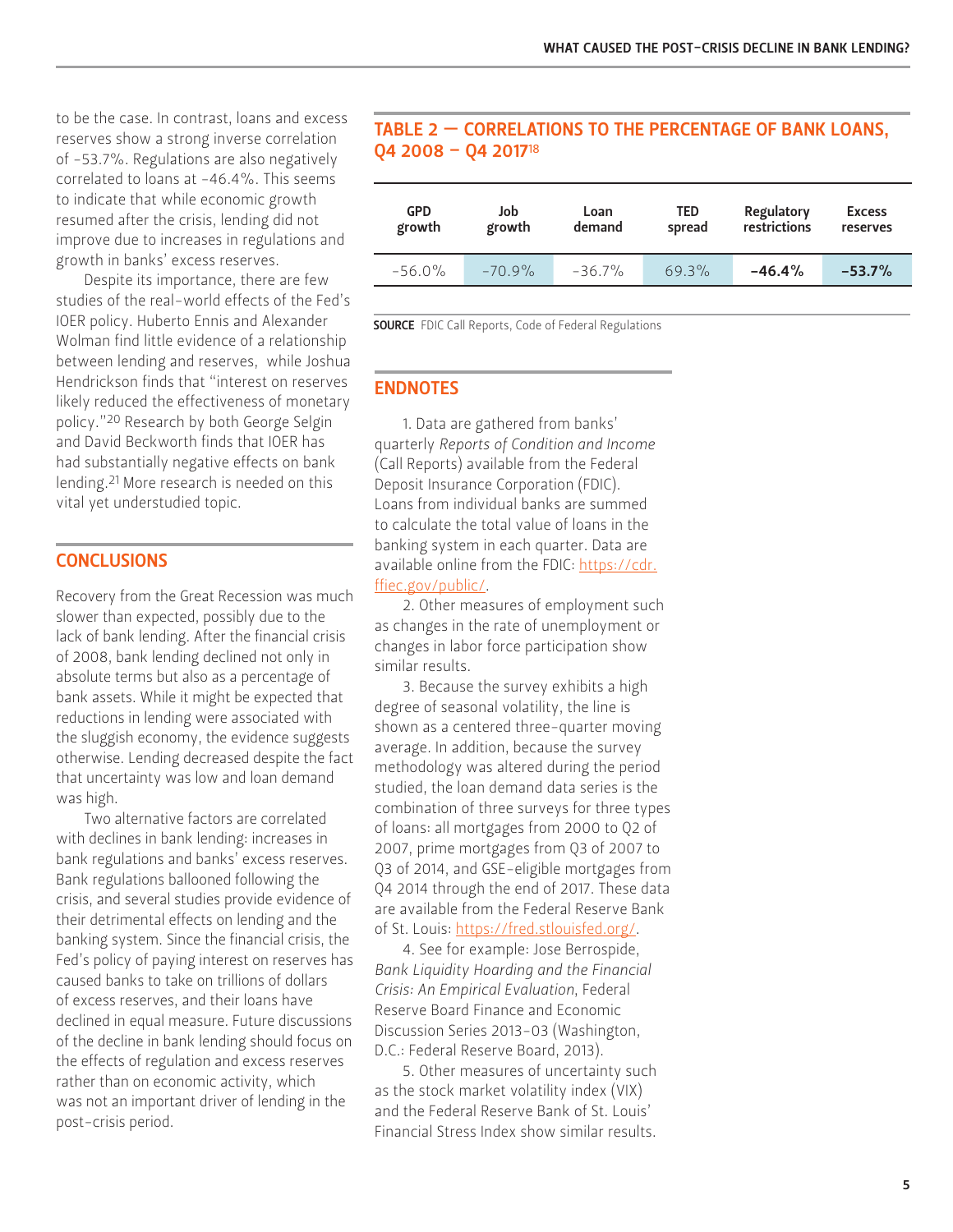6. Department of the Treasury, *The Dodd-Frank Act: Reforming Wall Street and Protecting Main Street* (Washington, D.C.: U.S. Department of the Treasury, January 2017).

7. Patrick McLaughlin and Oliver Sherouse, "The Dodd-Frank Wall Street Reform and Consumer Protection Act May Be the Biggest Law Ever," The Mercatus Center at George Mason University, July 20, 2015, [https://www.mercatus.org/publication/](https://www.mercatus.org/publication/dodd-frank-wall-street-reform-and-consumer-protection-act-may-be-biggest-law-ever) [dodd-frank-wall-street-reform-and](https://www.mercatus.org/publication/dodd-frank-wall-street-reform-and-consumer-protection-act-may-be-biggest-law-ever)[consumer-protection-act-may-be](https://www.mercatus.org/publication/dodd-frank-wall-street-reform-and-consumer-protection-act-may-be-biggest-law-ever)[biggest-law-ever.](https://www.mercatus.org/publication/dodd-frank-wall-street-reform-and-consumer-protection-act-may-be-biggest-law-ever)

8. A list of studies is available from: "How is Banking Safer following the financial crisis?" Federal Reserve Bank of San Francisco, accessed November 2018, [https://www.frbsf.org/banking/regulation/](https://www.frbsf.org/banking/regulation/regulatory-reform/financial-system-safety-post-financial-crisis/) [regulatory-reform/financial-system](https://www.frbsf.org/banking/regulation/regulatory-reform/financial-system-safety-post-financial-crisis/)[safety-post-financial-crisis/](https://www.frbsf.org/banking/regulation/regulatory-reform/financial-system-safety-post-financial-crisis/).

9. See for example Paul Calluzzo and Gang Nathan Dong, "Has the financial system become safer after the crisis? The changing nature of financial institution risk," *Journal of Banking & Finance* 53 (2015): 233-248; Martin Neil Baily, Aaron Klein, and Justin Schardin, "The Impact of the Dodd-Frank Act on Financial Stability and Economic Growth," *Russell Sage Foundation Journal of the Social Sciences*, 3, no. 1 (2017): 20–47.

10. For discussion and citations, see Thomas L. Hogan, *Strong, Simple Regulations Promote Financial Stability*, Issue Brief no. 05.21.18. (Houston: Rice University's Baker Institute for Public Policy, 2018).

11. Available online at [https://www.gpo.](https://www.gpo.gov/fdsys/browse/collectionCfr.action?selectedYearFrom=1996&go=Go) [gov/fdsys/browse/collectionCfr.action?selec](https://www.gpo.gov/fdsys/browse/collectionCfr.action?selectedYearFrom=1996&go=Go) [tedYearFrom=1996&go=Go](https://www.gpo.gov/fdsys/browse/collectionCfr.action?selectedYearFrom=1996&go=Go).

12. Other proxies for the number of regulations show similar results. See for example the number of regulatory restrictions from the RegData database based on Omar Al-Ubaydli and Patrick A. McLaughlin, "RegData: A numerical database on industry-specific regulations for all United States industries and federal regulations, 1997–2012," *Regulation and Governance* 11, no. 1 (2017): 109-123.

13. See for example: Michael D. Bordo and John V. Duca, "The Impact of the Dodd-Frank Act on Small Business," (NBER Working Paper 24501, National Bureau of

Economic Research, Cambridge, MA, 2018); Federal Reserve and the Conference of State Bank Supervisors, "Community Banking in the 21st Century: Opportunities, Challenges and Perspectives," (report, second annual Community Bank Research and Policy Conference, St. Louis, MO, September 23-24, 2014); Hester Peirce, Ian Robinson, and Thomas Stratmann, "How Are Small Banks Faring Under Dodd-Frank?" (Working Paper in Economics No. 14-05, Mercatus Center, George Mason University, February 2014).

14. As David Wheelock (2010, p.2) describes, "because the Fed has little experience with paying interest on reserves, it is difficult to predict how much bank loans would change in response to an increase in the interest rate paid on reserve deposits." David C. Wheelock, "The Monetary Base and Bank Lending: You Can Lead a Horse to Water..." Federal Reserve Bank of St. Louis *Monetary Trends* (September 2010): 2.

15. The Fed pays interest on both required and excess reserves. Required reserves are a percentage of deposits that must be set aside in case of emergency. Excess reserves are the reserves held in excess of a bank's required minimum. Economists have long proposed that the Fed should pay interest on required reserves since they are required by law, but banks earn no returns on these assets.

16. Norbert Michel and George Selgin, "Fed Must Stop Rewarding Banks for Not Lending," *American Banker*, May 30 2017, [https://www.americanbanker.com/opinion/](https://www.americanbanker.com/opinion/fed-must-stop-rewarding-banks-for-not-lending) [fed-must-stop-rewarding-banks-for-not](https://www.americanbanker.com/opinion/fed-must-stop-rewarding-banks-for-not-lending)[lending;](https://www.americanbanker.com/opinion/fed-must-stop-rewarding-banks-for-not-lending) see also George Selgin, *Floored! How a Misguded Fed Experiment Deepened and Prolonged the Great Recession* (Washington, D.C.: Cato Institute, 2018).

17. Todd Keister, "Interest on Reserves," Testimony before the Subcommittee on Monetary Policy and Trade, U.S. House of Representatives Committee on Financial Services, May 17, 2016.

18. The correlation for regulatory restrictions uses annual observations. All other variables are quarterly.

19. Huberto M. Ennis and Alexander L. Wolman, "Large Excess Reserves in the United States: A View from the Cross